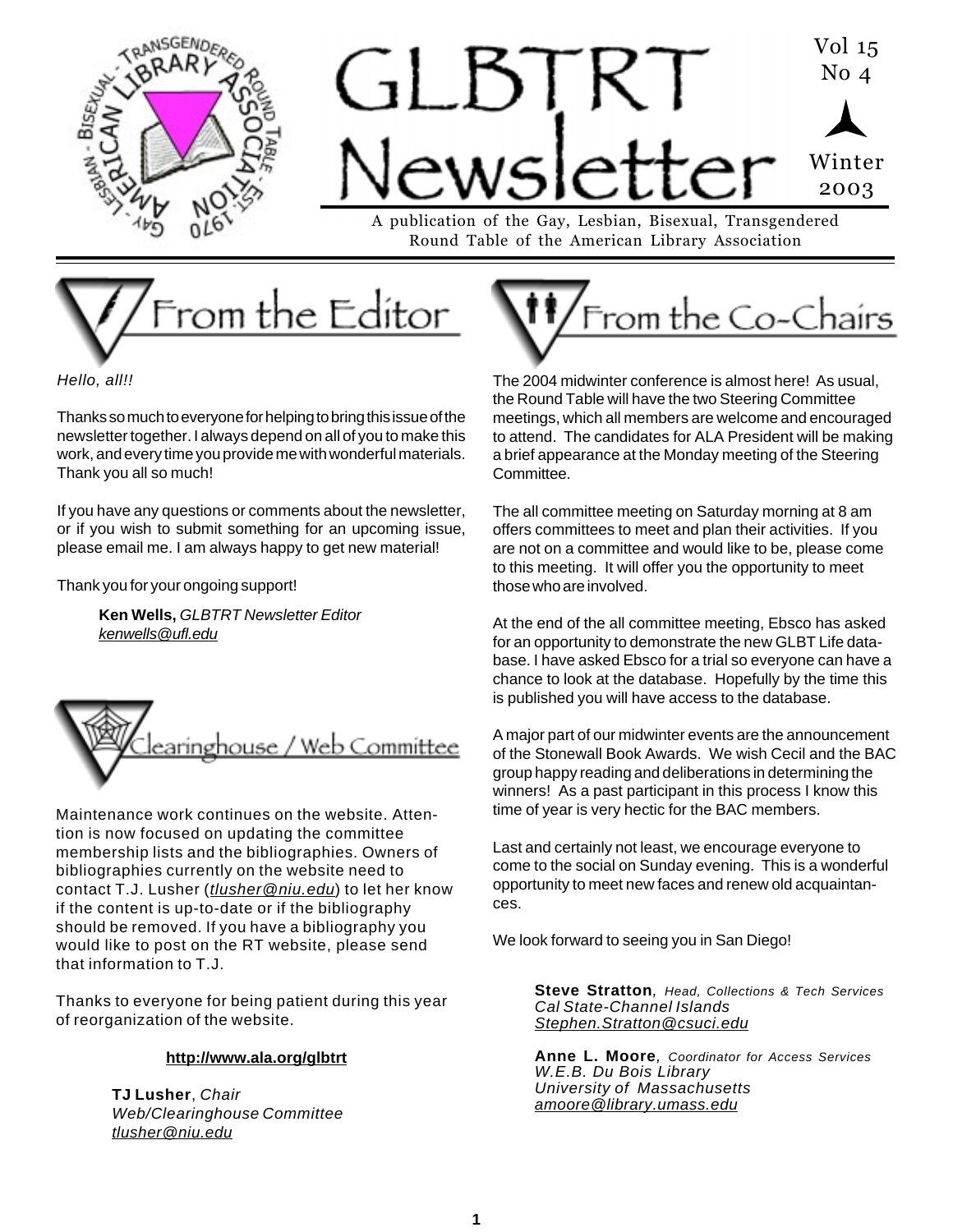## Volume 15 **GLBTRT Newsletter** Winter 2003

**Number 4**



External Relations Committee is Going Places. Members, Holly Mercer, Elsa Bruguier are steppingup to the plate to make sure that the PR regarding the 2004 Stonewall Awards is getting out and going where it needs to go. Working with the PIO in San Diego will hopefully go smooth and make Midwinter fun.

I would like to thank both of them, as well as, ALL of those who inquired about helping the ER Committee accomplish our goals.

> **Richard DiRusso**, Chair External Relations Committee

RDiruss1@ci.tucson.az.us



## **Stonewall Book Award Committee**

While serious discussion continue in the national press about the 'demise of gay and lesbian books' or the mainstreaming of gay and lesbian titles' in bookstores and marketing.

And with the closing of the Stonewall Inn Editions by St Martin's Press and with the closing of a number of much loved book stores targeting gay and lesbians readers, one would think that the glory days of Gay and Lesbian publishing was "a thing of the past".

Well from my 'lofty' perch here as chair of the 2004 Stonewall Book Award committee, I declare that all is well and thriving in GLBT publishing.

 I am happy to report that over eighty titles were considered for this year's award.

My thanks to the 2004 Stonewall Book Award Committee for their continued hard work and to the members who submitted nominations.

With appreciation,

### **Cecil Hixon**

Chair, 2004 Stonewall Book Award Committee chixon@ nypl.org

I am very pleased to share the titles considered for this year's award for your reading pleasure and collection development pursuits.

### **Literature:**

An Hour to Kill by Karin Yapalater As Meat Loves Salt by Maria McCann Avoidance: A Novel by Michael Lowenthal Beginning of Calamities: A Novel by Tom House Beijing: A Novel by Phillip Gabone Blue Mask by Joel Lane The Book of Salt by Monique Truong Borrowed Lights by Lisa Schames Christopher, A Tale of Seduction by Allison Burnett Concrete Sky by Marshall Moore The Cutting Room by Louise Welsh Dancer: A Novel by Colum McCann The Devil and Daniel Silverman by Theodore Rosak The Dirt She Ate: Selected and New Poems by Minnie Bruce Pratt Dorian: An Imitation by Will Self Do Everything In The Dark by Gary Indiana Famous Builder by Paul Lisicky Fanny by Edmund White Fishboys of Vernazzo by John Sam Jones Keeping You A Secret by Julie Anne Peter Leave Myself Behind by Bart Yates Life and Death of Carter Falls by Gypsey Teague Lives of the Circus Animals by Christopher Bram Love and Other Ruins by Karen X. Tulchinsky Man About Town by Mark Merlis Mooncreek Road by Elana Dykewomom Monstrous Regiment by Terry Pratchett The Music of Your Life: Stories by John Rowel Nora and Liz by Nancy Garden Pebble in a Pool by William Taylor Queer Fear II: Gay Horror Fiction edited by Michael Rowe Rough Amusements: The Story of A'Lelia Walker, Patroness of the Harlem Renaissance's Down Low Culture y Ben Neihart Sappho's Leap by Erica Jong Southland by Nina Revoyer Spiral by Joseph Geary Theory of Devolution: Poems by David Groff This Wild Silence: A Novel by Lucy Jane Bledsoe Through It Came Bright Colors by Trebor Healey War Against Animals by Paul Russell Where The Boys Are by William J. Mann White Palazzo: A Novel by Ellen Cooney

### **NonFiction**

ALT: A Memoir by Andre Leon Talley

Always My Child: A Parent's Guide to Understanding Your Gay, Lesbian, Bisexual, Transgendered Son or Daughter by Kevin Jenning

Beautiful Shadow: A Life of Patricia Highsmith by Andrew Wilson

Before Stonewall: Activists for Gay and Lesbian Rights in Historical Context edited by Vern L. Bullough, et.al

Beyond Paradise: The Life of Ramon Navarro

2 Buying Dad: One Woman's Search for the Perfect SpermBrazen Femme: Queering Femininity edited by Chloe Rosen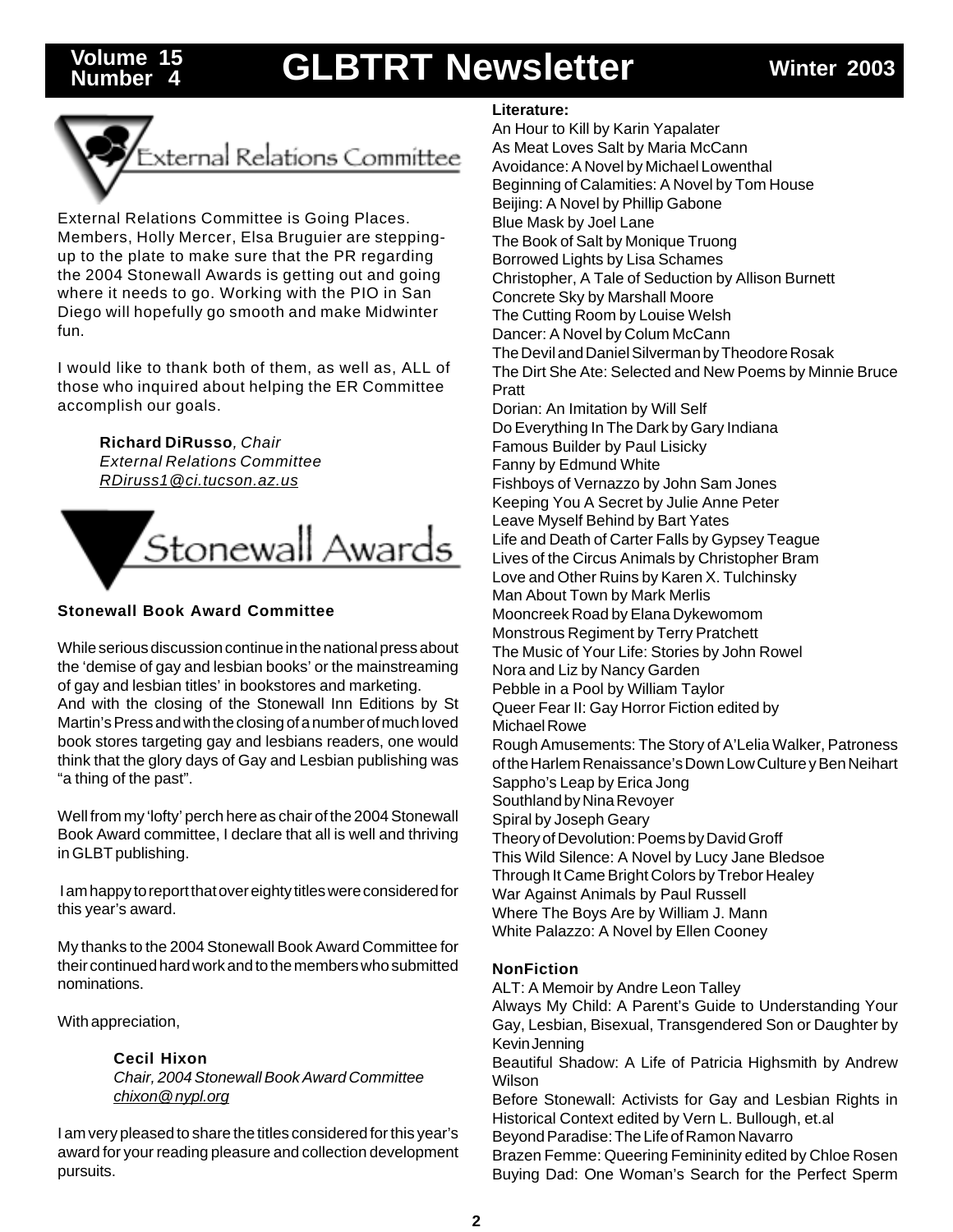# **Number 4**

# **GLBTRT Newsletter Winter 2003 Volume 15**

Donor by Harlyn Aizley

Chelsea Whistle by Michelle Tea

City of Secrets :The Truth Behind the Murders at the Vatican by John Follian

Colonialism and Homosexuality by Robert Aldrich

Digressions on Some Poems by Frank O'Hara: A Memoir by Joe Lesuer

DRY: A Memoir

Everyday Activism: A Handbook for Lesbians, Gay and Bisexual People and their Allies edited by Michael Stevenson, et.al.

Following Foo;(the electronic adventures of the Chestnut man) by B.D.Wong

For The Hard Ones: A Lesbian Phenomenology by Tatiana De La Fierra

GAYDAR: The Ultimate Insider Guide to Gay Sixth Sense by Donald F. Reuter

Going The Other Way: Lessons from a life in and out of Major League Baseball by Billy Bean

GLBTQ: The Survival Guide for Queer and Questioning Teens by Kelly Hugel

Highsmith A Romance of the 1950's by Marijane Meaker

Intertwined Lives: Margaret Mead, Ruth Benedict and Their Circle by Lois W. Banner

Literature of Lesbianism by Terry Castle

Lost Prophet: The Life and Times of Bayard Rustin by John D'Emillio

The Love That Dare Not Speak It's Name: Essays on Queer Sexuality edited by Greg Wharton

Man Who Would Be Queen: The Science of Gender and Transsexualism by J.Michael Bailey

Naked In The Promised Land by Lillian Faderman

NORMAL: Transsexual, CEO's, Crossdressing Cops and Hermaphrodites with Attitudes by Amy Bloom

OUTLAW: The Lives an Careers of John Rechy by Charles Casillo

OUT/LINES: Underground Graphics from Before Stonewall by Thomas Waugh

Queen of Peace Room by Magie Dominic

Ridiculous: The Theatrical Life and Times of Charles Ludlam by David Kaufman

She's Not There: A Life In Two Genders by Jennifer Finney Boylan

Skipping Towards Gomorrah: The Seven Deadly Sins and the Pursuit of Happiness by Dan Savage

Strapped for Cash: A History of American Hustler Culture by Mark Friedman

Time on Two Crosses: The Collected Writing Bayard Rustin by Bayard Rustin, et al

Trace Elements of Random Parties: A Novel by Felicia Luna Lemus

Wide-Open Town: A History of Queer San Francisco to 1965 by Nan Boyd

Wild Heart: A Life, Natalie Clifford Barney's Journey from Victoria America to Ball Époque Paris by Suzanne Rodriguez Why The Long Face: The Adventures of a Truly Independent Actor by Craig Chester

Wrapped in Blue: A Journey of Discovery by Donna Rose



**And Then They Were Nuns.** By Susan J. Leonardi. Firebrand Books, 2003. 205 pp. \$14.95 paper (ISBN 1-56341-126-1)

Susan Lombardi's newest book, And Then They Were Nuns, is a departure from her previous books: Dangerous by Degrees: Women at Oxford and the Somerville College Novelists and The Diva's Mouth (written with Rebecca A. Pope). Each of the eleven chapters is written in the voice of a resident of Julian Pines Abbey, which could best be described as an all-female Catholic commune. Each chapter is dated sometime between the beginning of the commune in 1965 and 2000. The structure of this book makes it a little hard to follow and difficult to remember who was sleeping or not sleeping with whom. Most of the residents consider themselves to be nuns, and for the most part, lesbian. Some of Lombardi's chapters are so complete that they could stand-alone. The author's 16 years of Catholic education and time spent as a postulant in a California convent influenced the experiences of and the relationships between the ever-changing residents of Julian Pines. The fact that the Abbey's priest and abbess are female, and that the nuns occasionally sleep with each other, has made Julian Pines into an "outlaw" abbey. Although a letter from Rome arrives periodically to remind the nuns that they are in violation of holy laws, nobody seems to take it too seriously, not even the neighbors of their religious commune. There is a cozy feel to this book that examines female friendships and how they develop and unravel over time. Each character discusses Catholicism and questions it's application to their daily physical and spiritual lives. This would be a good title for public libraries with a collection of lesbian fiction.

Reviewed by Arla Jones, Librarian, Lawrence (KS) High **School** 



A Brief Word from the Membership Committee:

I have had several requests for my address. I think the requests were for sending in volunteer forms, which I welcome, of course. So here it is. I think you can send the forms directly from our website also, but I wouldn't swear by it. No hate mail, please.

> Emily Edwards East County Regional Library 881 Gunnery Road Lehigh Acres, FL 33971

Hope to see lots of you in San Diego!

**Emily Edwards**, Chair Membership Committee EEDWARDS@leegov.com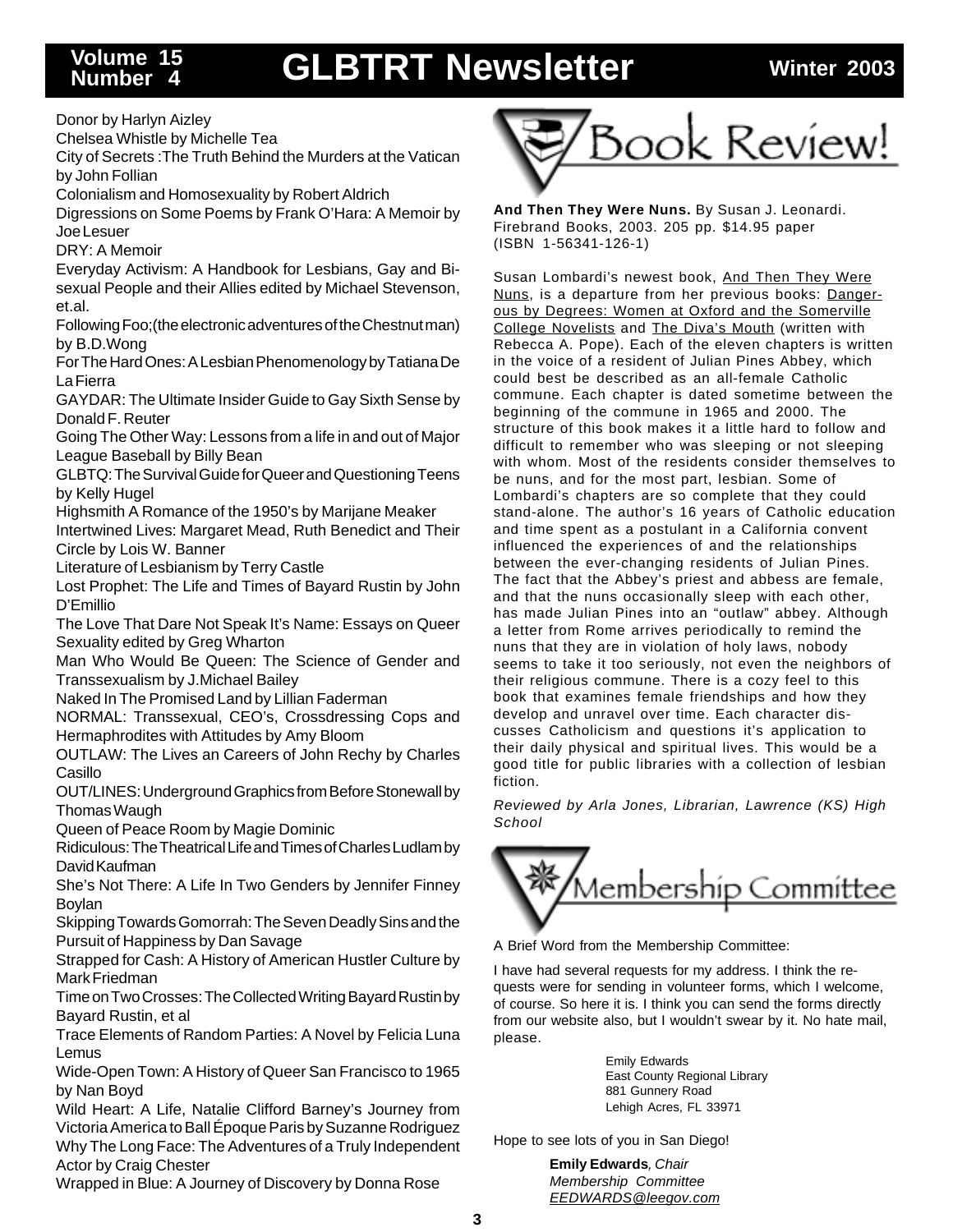## **GLBTRT Newsletter Winter 2003 Volume 15**

## ALA 2004 MidWinter Conference San Diego, California GLBTRT Meeting Schedule

| <b>Meeting</b>               | Date         | Time           | Location                       |
|------------------------------|--------------|----------------|--------------------------------|
| <b>Steering Committee I</b>  | Fri. Jan. 9  | 8:00pm-10:00pm | US Grant Hotel-Horton A        |
| <b>All Committee</b>         | Sat. Jan 10  | 8:30am-11:00am | Hyatt-America's Cup A/B        |
| Book Award I                 | Sat. Jan. 10 | 2:00pm-5:30pm  | Horton Grand Hotel Regal-B     |
| <b>Book Award II</b>         | Sun. Jan. 11 | 12:30pm-3:30pm | <b>US Grant Hotel-Horton A</b> |
| <b>GLBTRT Social</b>         | Sun. Jan 11  | 6:00pm-8:00pm  | Mission Valley Branch of       |
|                              |              |                | San Diego Public Library       |
| <b>Steering Committee II</b> | Mon. Jan. 12 | 8:30am-11:00am | Conference Center-Room 31-A    |



When you get tired of attending meetings and doing convention things and touristy things then plan on attending our annual mid-winter social. This year it will be held at the Mission Valley Branch of San Diego Public Library. As usual, it will be held on Sunday, January 11, from 6-8pm. Come and renew your ties with old friends and hopefully meet some new ones.

The Mission Valley Branch is located at 2123 Fenton Parkway. According to SDCommute.com, it is about a 20 minute trolley line from the convention center. If you are at the Convention Center, you can hop on the Orange line (or you can walk) and get off at the America Plaza transfer station. Transfer to the Blue Line (Mission San Diego Line) and take it to Fenton Parkway. (If you hit Qualcomm stadium, you went one stop too far!) From many of the hotels in the downtown area and Old Town, you just get on the Blue Line. When you get off at Fenton Parkway, you should see the library. The trolley costs \$2.25 and runs until around midnight.

> **Damian Lambert**, Program Chair dgmlambert@hotmail.com



Save the Date: Stonewall Book Awards Breakfast

Please join us on Monday, June 28 in Orlando from 7:30am to 10:00am as we celebrate the presentation of our 33rd Annual Stonewall Book Awards for Literature and Non-fiction. Join your friends, the winning authors and other guests for this traditionally sold-out event. It's always a wonderful way to round out your conference. Tickets will be available for \$50 through conference registration. Pre-register, as tickets go fast!

In the meantime, if you are interested in joining the breakfast planning committee, we could always use extra help. Please contact the Chair, John DeSantis at: john.desantis@dartmouth.edu

 I'm delighted to be able to announce to you all that we have secured our keynote speakers for the Stonewall Book Awards breakfast in Orlando.

#### **Barbara Grier**

Barbara has been an important nurturer of lesbian literature, as bibliographer, reviewer, collector, editor, and co-founder, together with her partner Donna McBride, of Naiad Press, which became America's foremost publisher of lesbian books.

Donna will also be present at the breakfast. I'm very happy to have a speaker who holds such a prominent place within the gay and lesbian writing community. I'm sure the name recognition will be a big draw for the breakfast.

#### **Steven Reigns**

Steven is a young gay poet from Tampa who recently published his first collection of poetry, Your Dead Body is My Welcome Mat. A graduate of the University of South Florida's creative writing program, he is currently at work on a second collection and teaches creative writing workshops to gay youths across Florida. Steven is a very personable young man who will be, I am sure, a most engaging speaker.

I'm especially pleased that we will be able to showcase gay and lesbian writers living in Florida.

Please feel free to pass this information on to your committee members and any other interested parties.

> **John DeSantis** john.desantis@dartmouth.edu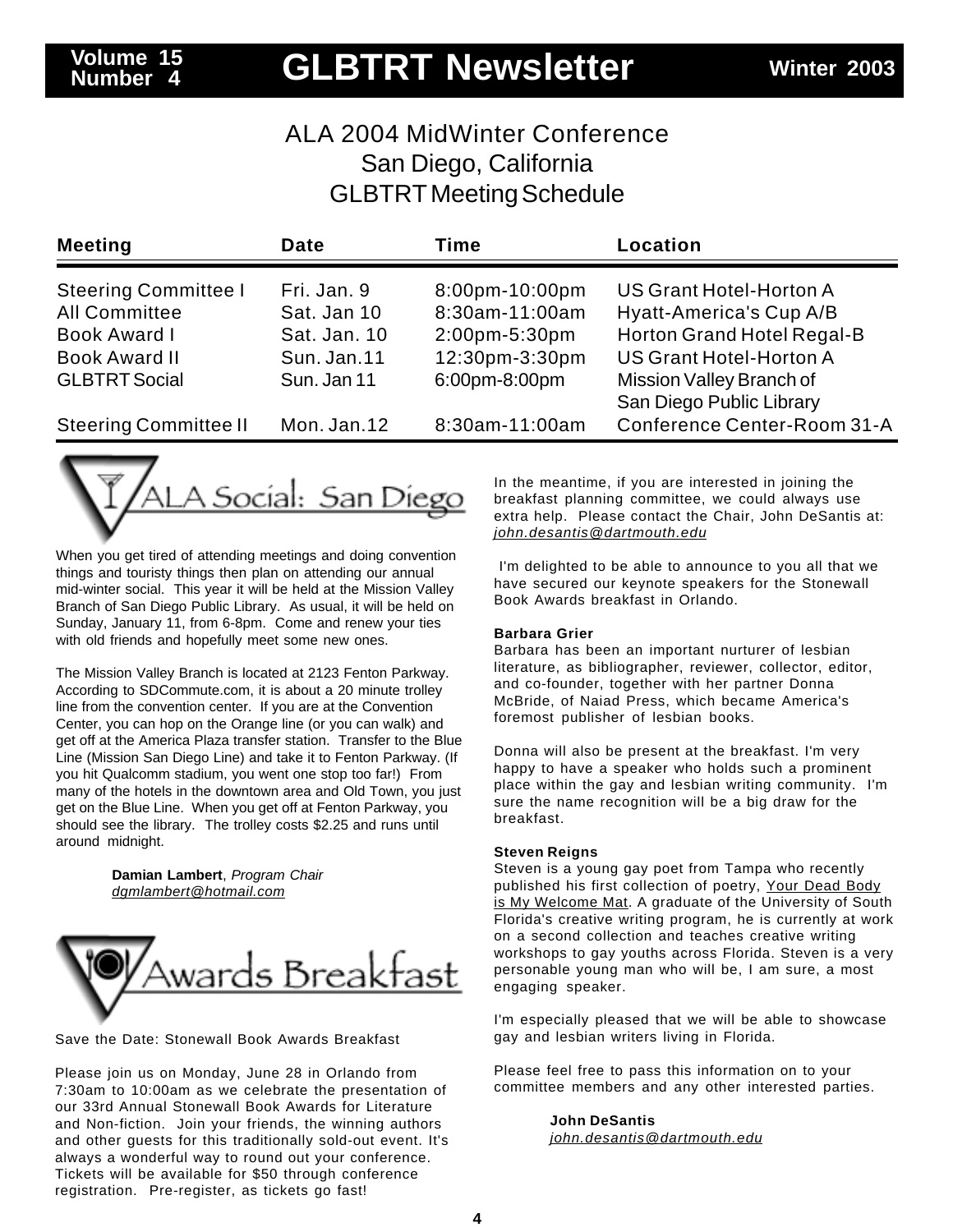## Volume 15 **GLBTRT Newsletter** Winter 2003



#### **Accommodations:**

**Number 4**

Hillcrest Inn 3754 Fifth Avenue San Diego, California (619) 293-7078 (800) 258-2280 Fax: (619) 293-3861 hillcrestinn@juno.com Gay-marketed; very basic

Kasa Korbett (B&B) 4050 Front St San Diego, California 619/291-3962 800/757-5272 **www.kasakorbett.com** kasakorbett@hotmail.com

#### **Bars:**

Bourbon Street 4612 Park Blvd. (at Madison Street) San Diego, CA 92116 (619) 291-0173 Video bar / nightclub

Club Montage 2028 Hancock St (at Estudillo St) San Diego, CA 92110 (619) 294-9590 **www.clubmontage.com** Dance club, DJs, drag

The Flame 3780 Park Boulevard (at Robinson Ave) San Diego, CÁ 92103 (619) 295-4163 **www.theflamesandiego.com**

theflamesd@aol.com San Diego's premiere lesbian nightclub

The Hole 2820 Lytton St. San Diego, CA (619) 226-9019 Best time: Sunday 5-9pm Levi bar

Kickers 308 University Avenue (at Third Avenue) San Diego, CA 92103 (619) 491-0400 The city's only countrywestern bar

Number One Fifth Ave 3845 5th Ave. (at University Avenue) San Diego, CA 92103 (619) 299-1911 Neighborhood bar

Pecs 2046 University Ave. (at Alabama Street) San Diego, CA 92103 (619) 296-0889 Neighborhood bar

Shooterz 3815 30th St (at University Avenue) San Diego, CA 92104 (619) 574-0744 Sports bar

Six Degrees 3175 India Street (at Spruce Street) San Diego, CA 92103 (619) 296-6789 Nightclub for girls

Wolfs 3404 30th Street San Diego, CA 92104 (619) 291-3730 **www.wolfsbar.com** wolfs@wolfsbar.com Levi-leather-bear bar

#### **Book Stores, etc:**

Blue Door Books 3823 5th Ave. San Diego, CA (619) 298-8610

Obelisk Book Store 1029 University Avenue San Diego, California (619) 297-4171

Rainbow Road & the Closet 141 University Ave, #4 San Diego, California (619) 296-8222 Gay-themed store

#### **Coffee Shops:**

David's Place 3766 Fifth Avenue (at Robinson Ave) San Diego, CA 92103 (619) 294-8908 Nonprofit coffeehouse for AIDS charities

Living Room Coffeehouse 1417 University Ave (at Richmond St) San Diego, CA 92103 (619) 295-7911

Peet's Coffee & Tea 350 University Ave (at 3rd & 4th Ave) San Diego, CA 92103 (619) 296-5995 Hillcrest people-watching spot

Urban Grind 3797 Park Boulevard (at Robinson Ave) San Diego, CA 92103 (619) 294-2920

#### **Museums:**

Museum of Contemporary Art 700 Prospect St San Diego, California 619/454-3541

#### **www.mcasandiego.org**

San Diego Automotive Museum 2080 Pan American Plaza, Balboa Park San Diego, California (619) 231-2886

San Diego Museum of Man 1350 El Prado, Balboa Park San Diego, California (619) 239-2001 **www.museumofman.org**

#### **Restaurants:**

Adams Ave. Grill 2201 Adams Ave (at Mississippi St) San Diego, CA 92116 (619) 298-8440

Arrivederci 3845 Fourth Ave (at University Ave) San Diego, CA 92103 (619) 299-6282 Upscale Italian

Big Kitchen 3003 Grape St. (at 30th St) San Diego, CA 92102 (619) 234-5789 Hearty American fare

Bombay Exotic Cuisine of India 3995 Fifth Ave (at University Ave) San Diego, CA 92103 (619) 298-3155 **www.bombayrestaurant.com** info@bombayrestaurant.tv

Brian's American Eatery 1451 Washington Street (at Morrow Way) San Diego, CA 92103 (619) 296-8268 Home-style cooking; gayowned

California Cuisine 1027 University Ave (at 10th Ave) San Diego, CA 92103 (619) 543-0790 Artful; patio dining

Celadon 540 University Ave (at 5th Ave) San Diego, CA 92103 (619) 297-8424 **www.celadonroyaltythai.com** alexthao@cox.net Thai food in the heart of Hillcrest

Gulf Coast Grill 4130 Park Blvd (at Normal St) San Diego, CA 92103 (619) 295-2244 California-Latin fusion seafood dishes

Hamburger Mary's 308 University Ave San Diego, CA 92103 (619) 491-0400 **www,hamburgermarys.com** The bar's as important as the beef"

Lips Restaurant 2770 5th Ave (at Olive St) San Diego, CA 92103 (619) 295-7900 Drag waiters for an entertaining meal

Mission Café 2801 University Ave (at 28th St) San Diego, CA 92104 (619) 220-8992 **www.themissionnp. signonsandiego.com**

"Conscientious cuisine", healthy, fresh and innovative

Mixx 3671 Fifth Ave (at Pennsylvania Ave) San Diego, CA 92103 (619) 299-6499 Hillcrest's premier gay restaurant; reservations recommended

Rockin Sushi 2028 Hancock St. San Diego, CA (619) 688-0078 **www.rockinsushi.com** Sushi @ Club Montage

Taste of Thai 527 University Ave (at 5th Ave) San Diego, CA 92103 (619) 291-7525 Thai in the heart of Hillcrest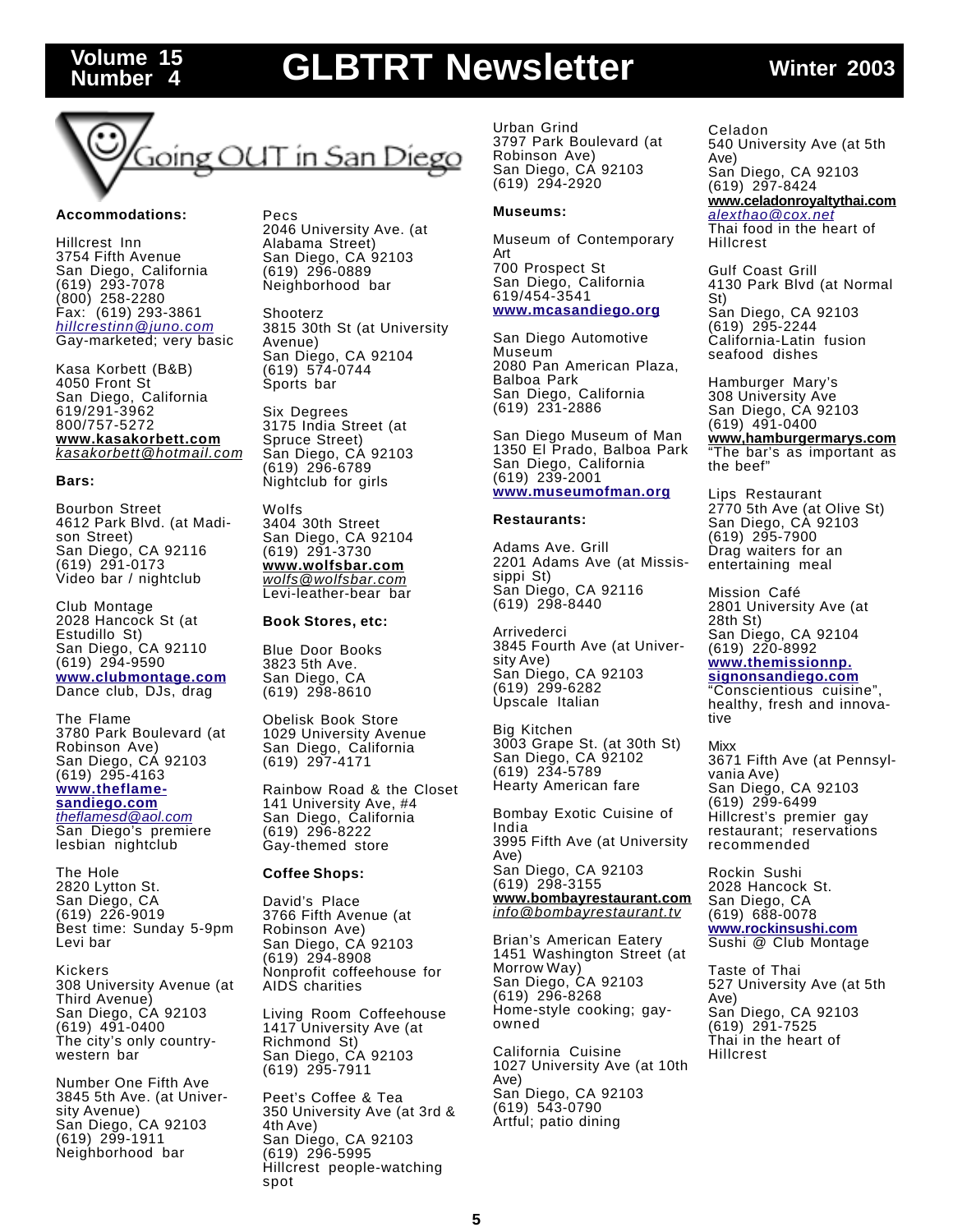## **GLBTRT Newsletter Winter 2003 Volume 15**



**Number 4**

**Keeping You a Secret: A Novel**. By Julie Anne Peters. Megan Tingley, 2003. 256 pp. \$16.96 hardcover (ISBN: 0316702757)

The course of high school senior Holland Jaeger's life seems set at the opening of this young adult novel. She is an athlete and a good student, and she has a steady boyfriend. Her biggest difficulties are sharing a room with her new stepsister and completing the college applications her mother keeps pushing at her. Everything changes when she meets "out-and-proud" Cece Goddard and realizes for the first time that she has a crush on another girl. As she pursues a relationship with Cece, Holland faces discrimination and harassment from friends and family, culminating in being kicked out of the house by her mother, and she finds herself having to redraw her plans for the future. This is an appealing story with well-developed characters, and the difficulties Holland and Cece face reflect the situations gay teens encounter in high schools and at home today. Keeping You a Secret is a good title for high school and public library young adult collections.

Reviewed by Beth Tarr, Children's Librarian, Jefferson Branch, Los Angeles Public Library



**Night Diving.** By Michelene Esposito. Spinsters Ink Books, 2002. 225 pp. \$14.00 paper (ISBN 1883526524)

Although Night Diving is a coming-of-age novel, it is also a coming-out story as well. The main character, Rose Salino, has managed to survive public school out on Long Island. Her only real friends were a nerdy boy, and an intense girl, Jessie, whose father was a doctor who continuously abused her as a child. The story is told mostly in flashbacks, which start on the day that Rose returns home to attend her grandmother's funeral. Just the day before, she found out that her girlfriend had run off to live with the lesbian organic farmer who supplies their San Francisco restaurant and fired her from her position as a chef at "their" restaurant. Even though the premise of the story is depressing, the author's use of humor is outstanding. Rose's description of her family and school life are laugh-out-loud funny. It's a rare younger adult novel that contains humorous dialogue and descriptions, but this one hits the mark. The author is a clinical psychologist, so the characterizations feel realistic. Rose and Jessie learn how to take care of each other and themselves, when the adults in their lives cannot. The author manages to keep the drama to a manageable level and show how two young women survive their childhood and find happiness as adults. This would be a good novel to share with older teens in a high school or public library.

Reviewed by Arla Jones, Librarian, Lawrence (KS) High School.



### **How a Book Came to Be –**

### **One Father's Solution to Representing His Family in Children's Literature**

It was a very happy day for parents Andrew Aldrich and John Kirkley when they adopted their son, Nehemiah almost five years ago. The frustration set in when they were trying to find books that reflected adoptive, interracial and gay families.



For Andrew Aldrich, all the searches and out-of-print books pushed him to start New Family

Press, a publishing company that creates books that accurately and sensitively reflect non-traditional families. His first book, an illustrated book for children (aged 2-6) titled, How My Family Came to Be – Daddy, Papa and Me, is due out in August. Andrew also wrote the book.

"The story grew out of my discussions with Nehemiah about how our family was created and what 'family' truly means," says Andrew. "We found ourselves reading one book to show our son adoptive families, another to show interracial families, and others to represent those with lesbian or gay parents."

With a background in Finance, Andrew didn't have any experience in the book industry, but he quickly learned. Over the course of six months, he secured an illustrator, began New Family Press, hired a book designer and printer, and gained endorsements from author/activist Betty DeGeneres, columnist/author Dan Savage, director/producer Johnny Symons, and author Marguerite Wright, Ed.D.

How My Family Came to Be – Daddy, Papa and Me is available for purchase on Amazon.com, at major book chains, and independent booksellers. "My hope in 2004 is to ensure that copies of this book are available in public libraries and schools nationally," adds Andrew. "I also hope to add more titles in 2004 and beyond which reflect the changing makeup of families in the U.S."

For additional information on the book, or New Family Press, please visit **http://www.newfamilypress.com** or email info@newfamilypress.com.

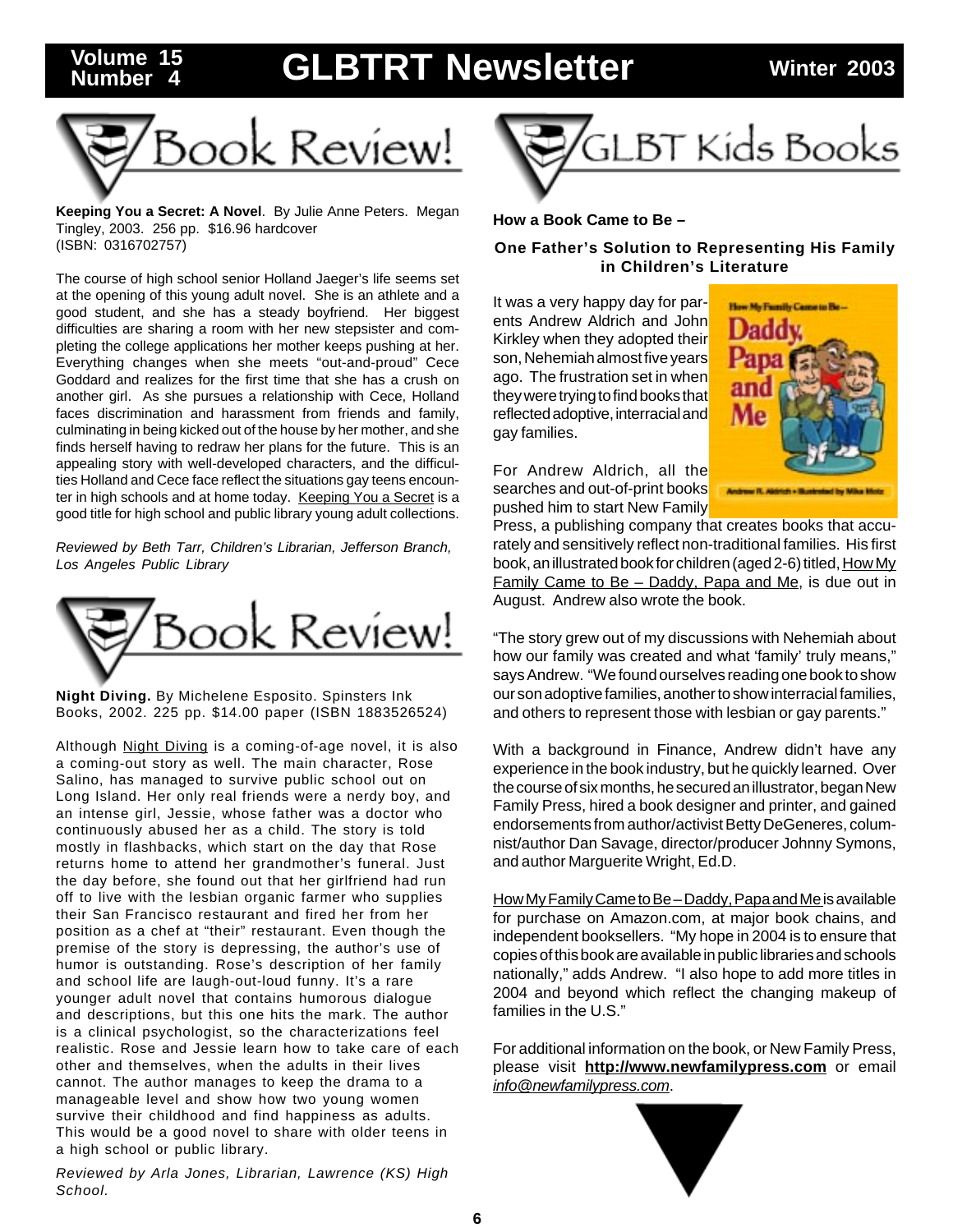## **GLBTRT Newsletter Winter 2003 Volume 15**



**Number 4**

**The Man Jesus Loved: Homoerotic Narratives from the New Testament.** By Theodore W. Jennings, Jr. Pilgrim Press, 2003. 246 pp. \$28.00 paper (ISBN 0-8298-1535-X)

Jennings, a professor of biblical and constructive theology and a United Methodist clergyman, presents a focused reexamination of Jesus Christ's relationships in the first four books of the New Testament. In a queer-positive approach that challenges thousands of years of established bigotry, he analyzes passages where Jesus speaks to an unnamed, beloved male disciple. Jennings discusses the possible identity of the beloved, considers the real possibility of a homosexual interpretation, and reveals the motivations for early, organized suppression of the idea of a "gay Jesus" (as well as all sexuality). Along the way, Jennings presents the radical Jesus' stand on family values: that family bonds are not deeper or holier than those bonds we build with others through faith and trust. The Man Jesus Loved reads as a series of lectures from a learned theologian. Discussions focus on homosexuality and biblical interpretation, the man Jesus loved, the Jesus tradition, marriage and family values, and the question "was Jesus gay?" While Jennings builds his arguments carefully, they are still essentially interpretations and well-informed attempts to reconstruct the meanings of the writings. A provocative work that considers both sexuality and religion from a pro-gay perspective, this title is perfect to provide some needed balance in our collections, a potentially precious resource and reassuring discovery for some of our patrons. As such, it would fit well in academic and special libraries, as well as in public libraries with strong collection development challenge policies.

Reviewed by John Wiggins, Technical Services Librarian, Drexel University

**GLBTRT Newsletter** (ISSN 1533-7219) **is an official publication of the Gay, Lesbian, Bisexual, Transgendered Round Table of the American Library Association.** It appears quarterly in March, June, September, and December. Subscriptions are included in your membership fee to the round table via annual membership to the GLBTRT.

American Library Association 50 E. Huron St., Chicago, IL 60611

Letters to the editor, correspondance to the above address care of:

> **Ken Wells**, GLBTRT Newsletter Editor kenwells@ufl.edu



The GLBT Round Table needs your time, talent, and energy if our success in contributing toward libraries and library professionalism is to continue. Filling out and sending this form is one way to let the Round Table know about your interest in serving on committees or in a leadership role. We are eager to learn about how you want to work as a part of the Round Table team.

If you have questions, please contact **Emily Edwards**, Membership Committee Chair: EEDWARDS@leegov.com

Name: Library/Organization: Address: City: State: Zip Code: Phone Number: Fax Number: E-Mail address:

On which of these committees would you be willing to serve?

**Programming:** plans and conducts programs, the annual book award breakfast, and social activities; coordinates logistics and local arrangements for the Annual and Midwinter meetings.

 **Fundraising:** develops goals, prepares budgets, and seeks external funding.

 **Library Information Clearinghouse:** identifies, obtains, and distributes materials related to collecting or cataloging gay, lesbian, or bi-oriented materials for libraries; maintains website.

 **Newsletter:** compiles, produces, and distributes newsletter, including GLBT related book reviews.

 **Book Awards:** reviews materials, selects winner(s), determines appropriate awards.

 **External Relations:** coordinates publicity; disseminates Round Table information to interested parties outside ALA; coordinates Round Table correspondence for communications within ALA; develops membership information.

If you've checked multiple, please indicate order of preference:

On which committees have you served in the past, and in what capacity?

Are you willing to serve in a leadership position with one of the committees?  $\Box$  Yes  $\Box$  No

If yes, please indicate committee preference?

Are you willing to serve as an elected officer?  $\Box$  Yes  $\Box$  No

Would you be willing to help with any of the following?

Read Aloud Coordinator | Book Review Editor | Book Reviewer Socials Room Set-up | Pride Parade Coordinator | Mailings | Grant Writing | Staff Registration Desks | Special Projects | Liaison to Diversity Council or other ALA units Other - Please specify:

What special skills/talents do you have that you would be willing to share with the Round Table?

Additional comments:

Please mail this form to: **Emily Edwards**